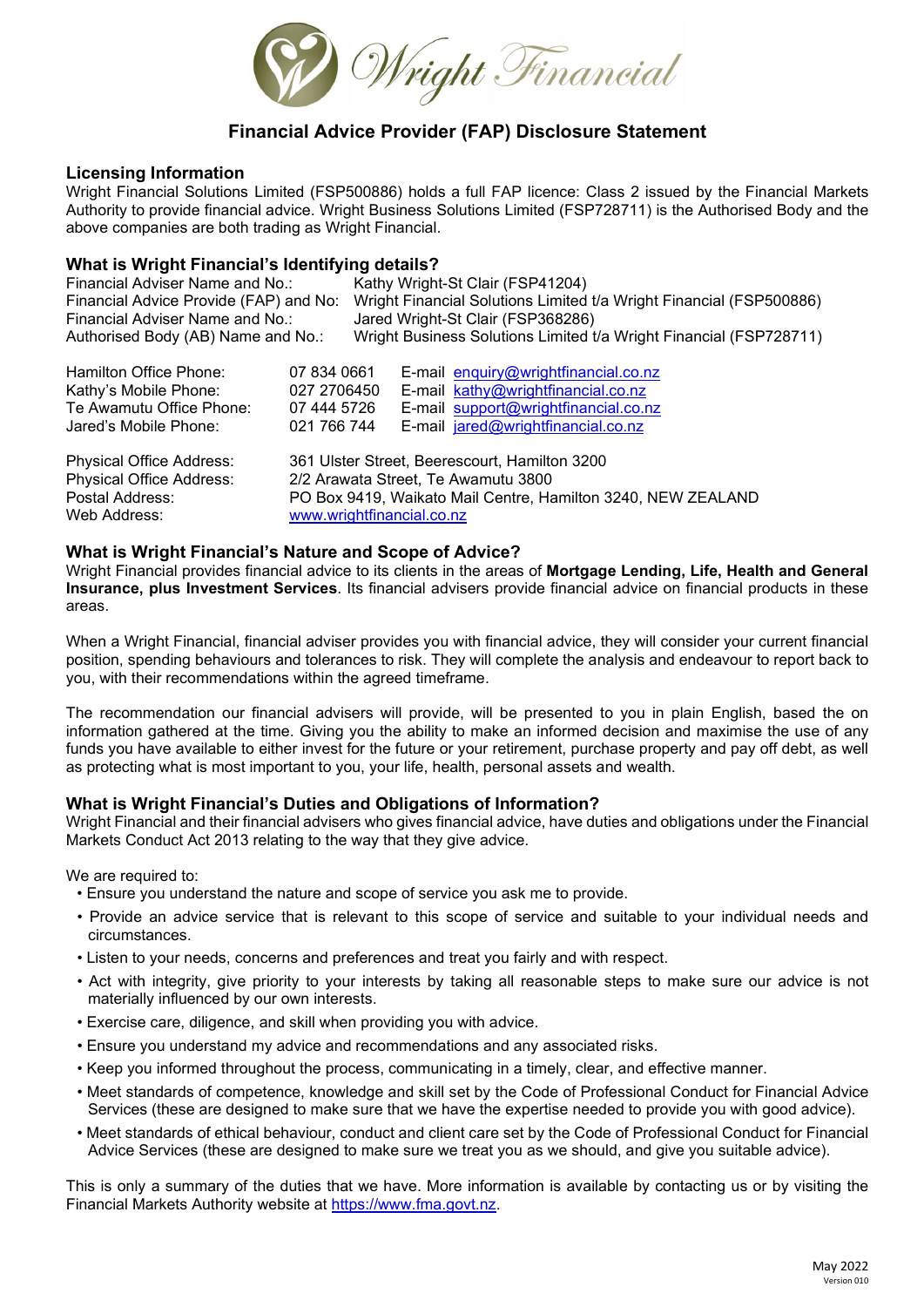## **What is Wright Financial's Complaint Handling and Disputes Resolution process?**

When we receive a complaint, we will consider it following our internal complaints process:

- We will consider your complaint and let you know how we intend to resolve it. Please be aware we may need to contact you to get further information about your complaint.
- You will be contacted either by phone or email within 48 hours a compliant being received. If we can't resolve this issue, we let you know we need more time to consider your complaint and how we propose to do so.

If we cannot resolve your complaint or you are not satisfied with the way we propose to do so, you can contact the Insurance & Financial Services Ombudsman (IFSO) Disputes Resolution Scheme. The IFSO Disputes Resolution Scheme provides a free, independent dispute resolution service that may help investigate or resolve your complaint.

If we haven't been able to resolve your complaint to your satisfaction. You can contact Insurance & Financial Services Ombudsman Complaint Scheme by emailing [info@ifso.nz](mailto:info@ifso.nz) or by calling: 0800 888 202. You can also write to them at: PO Box 10-845, Wellington 6143, NEW ZEALAND.

#### **What is Wright Financial's availability of Information?**

The information we have discussed with you only, is available in writing, please let us know if you would like anything further in writing.

#### **What Fees and Expenses do Wright Financial charge?**

Wright Financial generally does not charge fees for any mortgage advice or for the implementation of any mortgage products. Though we do reserve the right to charge fees in some lending situations, which will be disclosed up front at that time when the need is identified.

Wright Financial generally does not change fees for any insurance advice or for the implementation of any insurance products. Though we do reserve the right to charge a fee for insurance advice when clients seek advice alone, which will be disclosed upfront at the time when the need is identified.

Wright Financial may charge a fee for investment plans and the implementation of an investment portfolio or may charge a fee on advice provided to a client where the hours worked exceed the estimate time included in the scope of service.

#### **How does Wright Financial manage Conflicts of Interest and Incentives?**

For life, health and general insurance, Wright Financial advisers receive commission from the insurance company selected as your new insurance provider once your policy is issued. The amount of commission the financial adviser receives is based on the annual premium calculated by the insurer.

For mortgage lending and loans, Wright Financial advisers receive commission from the bank or lender selected as your new loan or mortgage provider after settlement. The amount of commission the financial adviser receives is based on the settlement figure of the loan or mortgage.

To ensure that our financial advisers prioritise their client's interests above their own, we follow an internationally recognised six step advice process that ensures our recommendations are made based on the client's personal goals, objectives and circumstances.

Our financial advisers also undergo regular training on managing conflicts of interest and maintain a register of any conflicts of interest they identify, along with records of any gifts or incentives they may or have received as a result of placing business with any particular provider. Wright Financial monitors these registers and provides additional training where necessary. Wright Financial performs an annual review of our compliance programme.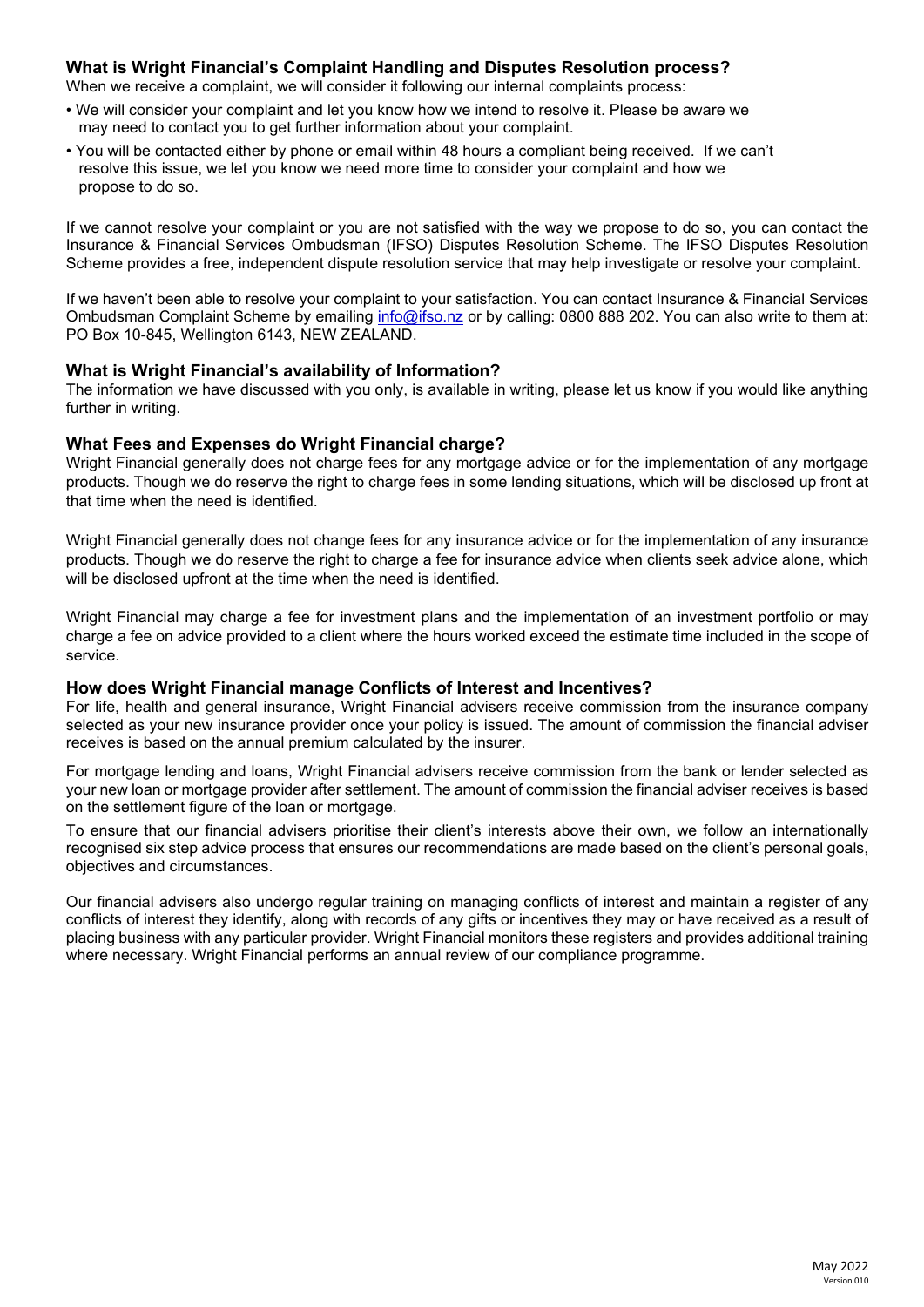## **Who are the Lenders that Wright Financial work with and why?**

We work with the big four main banks, as well as three smaller New Zealand owned banks. We also work with fourteen other non-bank home loan and development companies, as well as five short term lenders. Working with multiple providers enables Wright Financial to offer a broad range of lending solutions.

The lending solutions Wright Financial provides, range from typical principal and interest (P&I) table mortgages as well as revolving credit, to short term unsecured personal or business lending, as well as short-term P&I and capitalised interest lending secured but not exclusively by residential property. The loan type our financial advisers will recommended to you, will be dependent on your own individual circumstances, objectives, suitability, and time frames.

- **Main-Bank Lenders – Home Loan and Mortgage Finance for Individual's and Business** ANZ, ASB, BNZ, Heartland Bank, SBS, Sovereign Home Loans, The Co-operative bank and Westpac.
- **Non-Bank Lenders – Home Loan and Mortgage Finance for Individual's and Business** ASAP Finance, Avanti Finance, Basecorp Finance, Bluestone, Cressida Capital, DBR, First Mortgage Trust, Funding Partners, General Finance, Liberty Financial, Pepper Money, Resimac Home Loans and Southern Cross Partners.
- **Main-Bank Lenders – Reverse Mortgage Finance for Individual's** Heartland Bank and SBS.
- **Non-Bank Lenders – Personal and Business, Secured and Unsecured Finance** Metro Finance, Open for Business, Prospa NZ, Unity and Zip Business.

#### **Who are the Insurers that Wright Financial work with and why?**

We work with five different life insurers, four different health insurers, we also work with two different general insurers. Working with multiple insurers enables Wright Financial to offer a broad range of risk solutions.

The risk solutions Wright Financial provides, range from Health, Life & Income Protection to Trauma and Total Permanent Disability cover as well as house, contents, and car cover. The type of cover that will be recommended to you, will be dependent on your own individual circumstances, objectives, and risk tolerance.

- **Life Insurers – Life and Income Insurance for Individual's and Businesses** AIA, Asteron Life, Cigna, Fidelity Life and Partners Life.
- **Health Insurers – Health and Medical Insurance for Individual's and Business** AIA, NIB, Partners Life and Southern Cross.
- **General Insurers – Fire and General Insurance for Individual's** AON Stylecover and Tower.

#### **Who are the Investment Companies that Wright Financial work with and why?**

We work with seven different KiwiSaver providers, as well as two QROPS UK Pension and Australian Pension transfer schemes. We also work with two managed fund investment companies. Working with multiple providers enables Wright Financial to offer a broad range of fund management investment solutions.

The investment solutions Wright Financial provide, is a diverse offering under these two companies. These portfolio plans are totally flexible, meaning none are locked in for any term. These funds are NZ-based managed investment funds, which include NZX50 and ASX200 equities, as well NZ government and corporate bonds and international equities. The type of fund or investment plan our financial adviser will recommend to you, will be dependent on your own individual circumstances, objectives and tolerance to risk.

- **KiwiSaver Providers – Superannuation for Individual's** AON KiwiSaver, Booster, Fisher Funds, Generate, Milford Funds, NZ Funds and Select Wealth Management.
- **QROPS UK Pension and Australian Pension Providers – UK and AU Superannuation Transfer Service** NZ Funds and iSelect.
- **Managed Funds Providers – Diversified Investment Services for Individual's** NZ Funds and Select Wealth Management.

#### **What are Wright Financial's Advisers paid for arranging the Finance?**

The following lenders pay our financial advisers the following commission percentages, which is based on the loan amount settled at the time. Your financial adviser will explain exactly how much this in dollar terms once they have identified the lender that best suits your needs and circumstances.

Upfront commission is paid approximately a week after settlement, with trail commission being paid monthly in arrears, based on the loan amount that is in place. Some lenders are flexible and enable the adviser to select the commission type, i.e., a financial adviser can select a smaller upfront amount 0.55% with a mix of trail 0.15% or select the larger upfront amount 0.85% with no trail.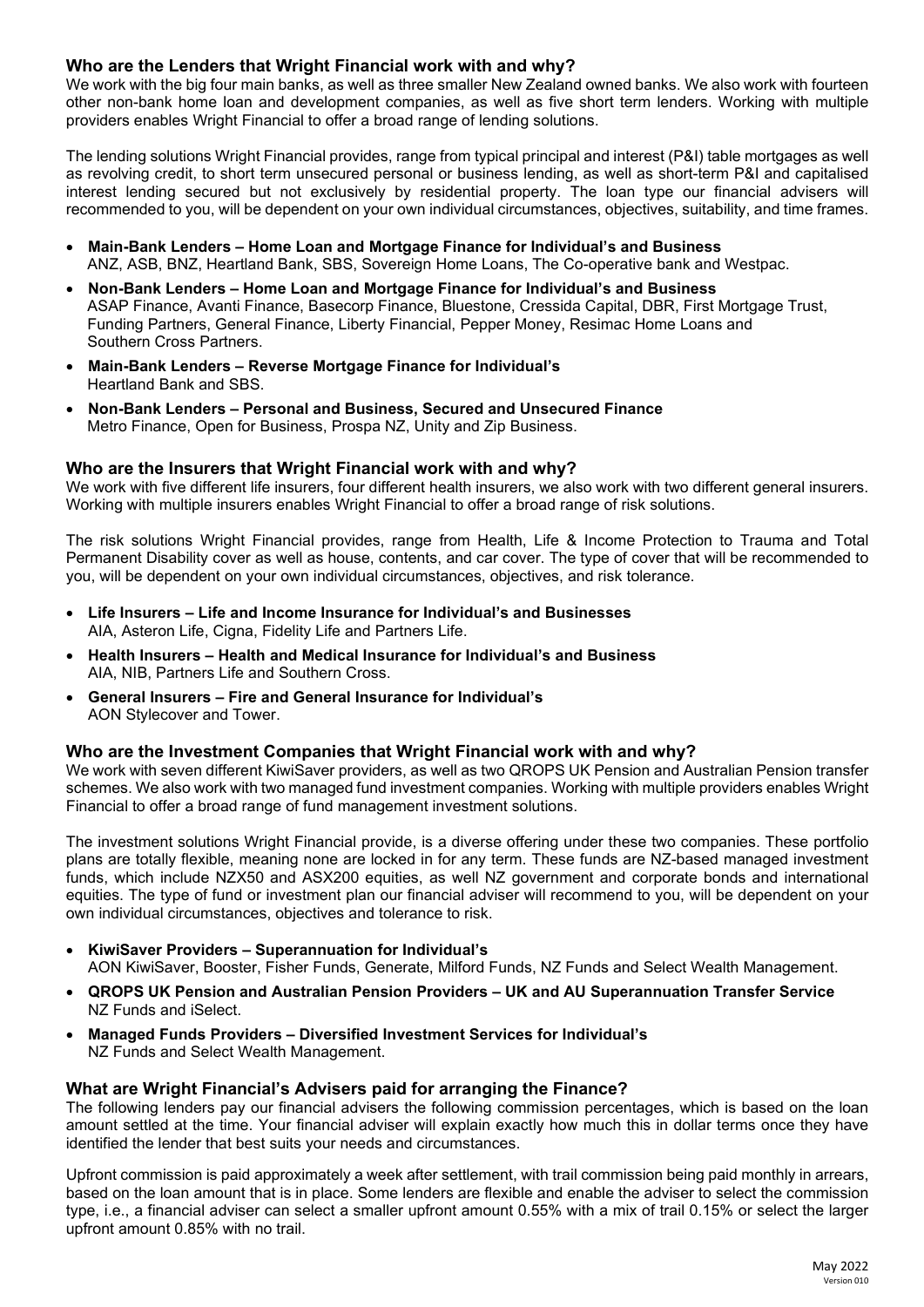| Lender                                    | Upfront<br>Commission | Trail<br>Commission | Mortgage<br>Refix |
|-------------------------------------------|-----------------------|---------------------|-------------------|
| <b>ANZ Bank</b>                           | 0.85%                 | N/A                 | \$150.00          |
| <b>ASB Bank</b>                           | 0.85%                 | N/A                 | \$150.00          |
| Avanti Finance                            | 0.80%                 | N/A                 | N/A               |
| Bluestone                                 | 0.60%                 | 0.15%               | N/A               |
| <b>BNZ Bank</b>                           | 0.55%                 | 0.15%               | N/A               |
| Heartland Bank - Reverse Mortgage         | \$500.00              | N/A                 | N/A               |
| Heartland Bank - Asset Finance            | 1%                    | N/A                 | N/A               |
| Heartland Bank - Business Loan            | 2%                    | N/A                 | N/A               |
| Liberty Financial - Star (AAA)            | 0.60%                 | 0.15%               | N/A               |
| Liberty Financial - Star (non-AAA)        | 0.70%                 | 0.30%               | N/A               |
| Liberty Financial - Private               | 0.70%                 | 0.30%               | N/A               |
| Pepper Money - Prime                      | 0.60%                 | 0.15%               | N/A               |
| Pepper Money - Specialist                 | 0.75%                 | 0.15%               | N/A               |
| Prospa NZ - Small Business Loans          | 3.00%                 | N/A                 | N/A               |
| Resimac - Prime                           | 0.60%                 | 0.15%               | N/A               |
| Resimac - Specialist                      | 0.80%                 | 0.15%               | N/A               |
| SBS Bank - Residential (<85%)             | 0.80%                 | N/A                 | \$150.00          |
| SBS Bank - Residential (>85%)             | 0.75%                 | N/A                 | \$150.00          |
| Sovereign Home Loans - Upfront with Trail | 0.60%                 | 0.20%               | N/A               |
| Sovereign Home Loans - Up Front           | 0.85%                 | N/A                 | N/A               |
| The Co-operative Bank - Home Loan         | 0.70%                 | N/A                 | \$150.00          |
| The Co-operative Bank - Personal Loan     | 3.00%                 | N/A                 | N/A               |
| Unity - Home Loans                        | 0.50%                 | N/A                 | N/A               |
| Unity - Personal Loans                    | 3.5%                  | N/A                 | N/A               |
| Unity - Top Up                            | 2.5%                  | N/A                 | N/A               |
| Westpac Bank - Residential                | 0.60%                 | 0.20%               | N/A               |
| Westpac Bank - Commercial                 | 0.50%                 | N/A                 | N/A               |
| Zip Business - Business Loans             | 1.50%                 | N/A                 | N/A               |

**Note:** The commission these lenders pay our financial advisers does not cost our clients. These lenders have simply factored these commissions into their cost of doing business.

The following lenders will capitalise the brokerage fee onto the loan amount.

| Lender                  | Upfront<br>Commission |
|-------------------------|-----------------------|
| <b>ASAP Finance</b>     | $1\%$                 |
| <b>Basecorp Finance</b> | 1%                    |
| Cressida Capital        | $1\%$                 |
| <b>DBR</b>              | 1%                    |
| First Mortgage Trust    | 1%                    |
| <b>Funding Partners</b> | 1%                    |
| General Finance         | $1\%$                 |
| Metro Finance           | 1%                    |
| Southern Cross Partners | 1%                    |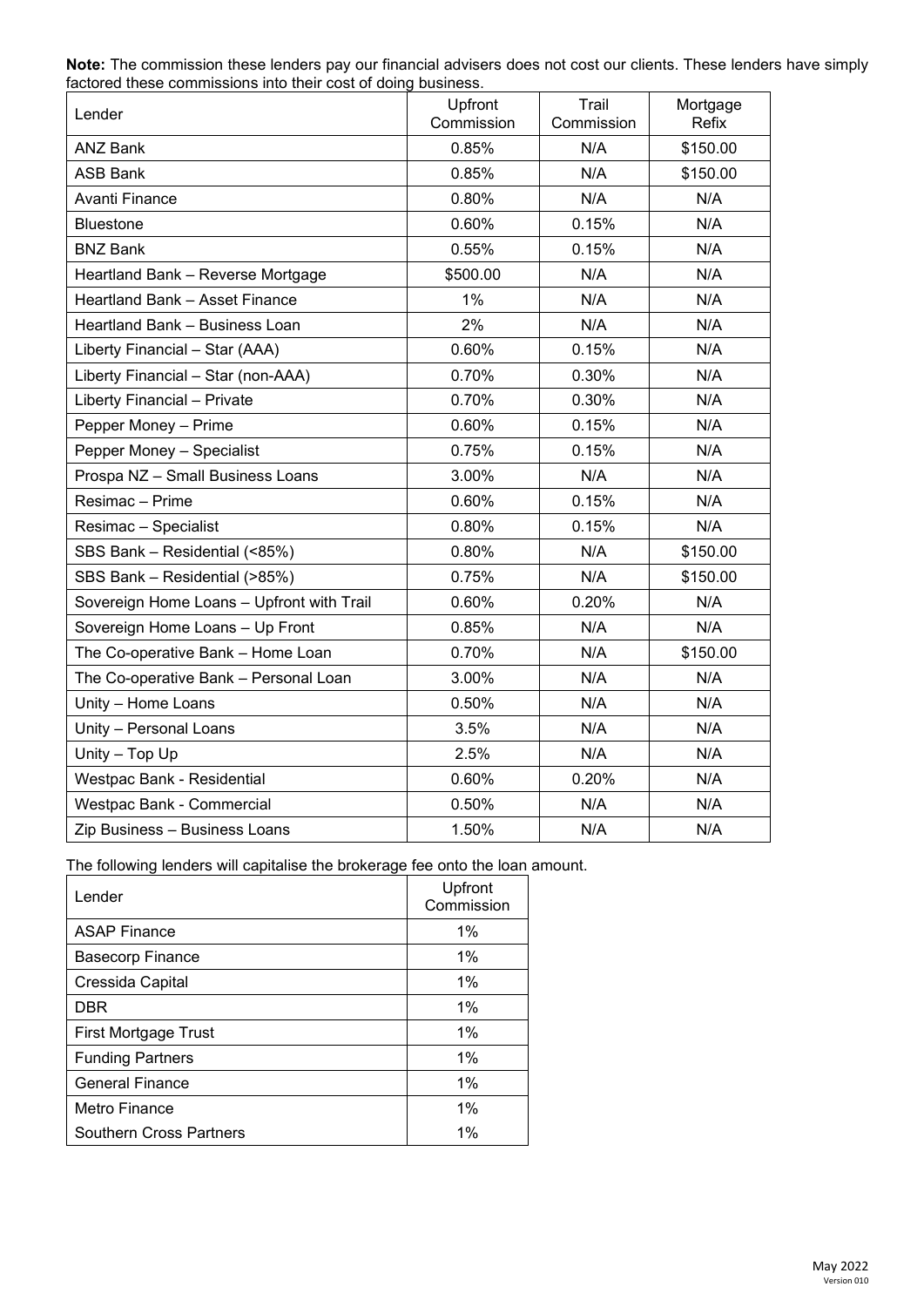## **What is Wright Financial's Lenders Applicable Commission Clawbacks?**

Commission clawbacks occur, when a loan is repaid in full early (i.e. within 27 months), which could be due to a sale of the property or refinance of the lending to another party. When this happens, the financial adviser will have to repay all or a portion of the commission they received back to the lender.

| Lender                      |                         | Clawbacks |            |           |       |
|-----------------------------|-------------------------|-----------|------------|-----------|-------|
| <b>ANZ Bank</b>             | Months in place         | $0 - 9$   | $10 - 18$  | 19-27     |       |
|                             | <b>Amount Paid Back</b> | 100%      | 66%        | 33%       |       |
|                             | Months in place         | $0-6$     | $7 - 12$   | $13 - 18$ | 19-27 |
| <b>ASB Bank</b>             | <b>Amount Paid Back</b> | 100%      | 75%        | 50%       | 25%   |
| Avanti Finance - Prime      | Months in place         | $0-6$     | $7 - 12$   |           |       |
|                             | <b>Amount Paid Back</b> | 100%      | 50%        |           |       |
| Avanti Finance - Near Prime | Months in place         | $0 - 12$  | $12 - 24$  |           |       |
|                             | <b>Amount Paid Back</b> | 100%      | 50%        |           |       |
| <b>Bluestone</b>            | Months in place         | $0 - 6$   | $7 - 12$   | $13 - 18$ | 19-24 |
|                             | <b>Amount Paid Back</b> | 100%      | 75%        | 50%       | 25%   |
| <b>BNZ Bank</b>             | Months in place         | $0 - 14$  | 15-28      |           |       |
|                             | <b>Amount Paid Back</b> | 100%      | 50%        |           |       |
|                             | Months in place         | $0-6$     | $7 - 12$   | $13 - 18$ | 19-24 |
| <b>Liberty Financial</b>    | <b>Amount Paid Back</b> | 100%      | 75%        | 50%       | 25%   |
|                             | Months in place         | $0 - 12$  | $13 - 18$  |           |       |
| Pepper Money - Prime        | <b>Amount Paid Back</b> | 100%      | 50%        |           |       |
|                             | Months in place         | $0-6$     | $7 - 12$   |           |       |
| Pepper Money - Specialist   | <b>Amount Paid Back</b> | 100%      | 50%        |           |       |
| Resimac - Prime             | Months in place         | $0 - 12$  | $13 - 27$  |           |       |
|                             | <b>Amount Paid Back</b> | 100%      | 50%        |           |       |
|                             | Months in place         | $0 - 12$  | $13 - 18$  |           |       |
| Resimac - Specialist        | <b>Amount Paid Back</b> | 100%      | 50%        |           |       |
| <b>SBS Bank</b>             | Months in place         | $0-6$     | $7 - 12$   | $13 - 18$ |       |
|                             | <b>Amount Paid Back</b> | 100%      | 50%        | 25%       |       |
|                             | Months in place         | $0 - 12$  |            |           |       |
| Sovereign Home Loans        | <b>Amount Paid Back</b> | 100%      |            |           |       |
| The Co-operative Bank       | Months in place         | $0 - 2$   | $3 - 27$   |           |       |
|                             | <b>Amount Paid Back</b> | 100%      | 3% per mth |           |       |
| Unity                       | Months in place         | $0 - 12$  |            |           |       |
|                             | Amount Paid Back        | 100%      |            |           |       |
|                             | Months in place         | $0 - 15$  | 16-27      |           |       |
| Westpac                     | Amount Paid Back        | 100%      | 50%        |           |       |

Below is a schedule of the applicable clawback per lender and time frame.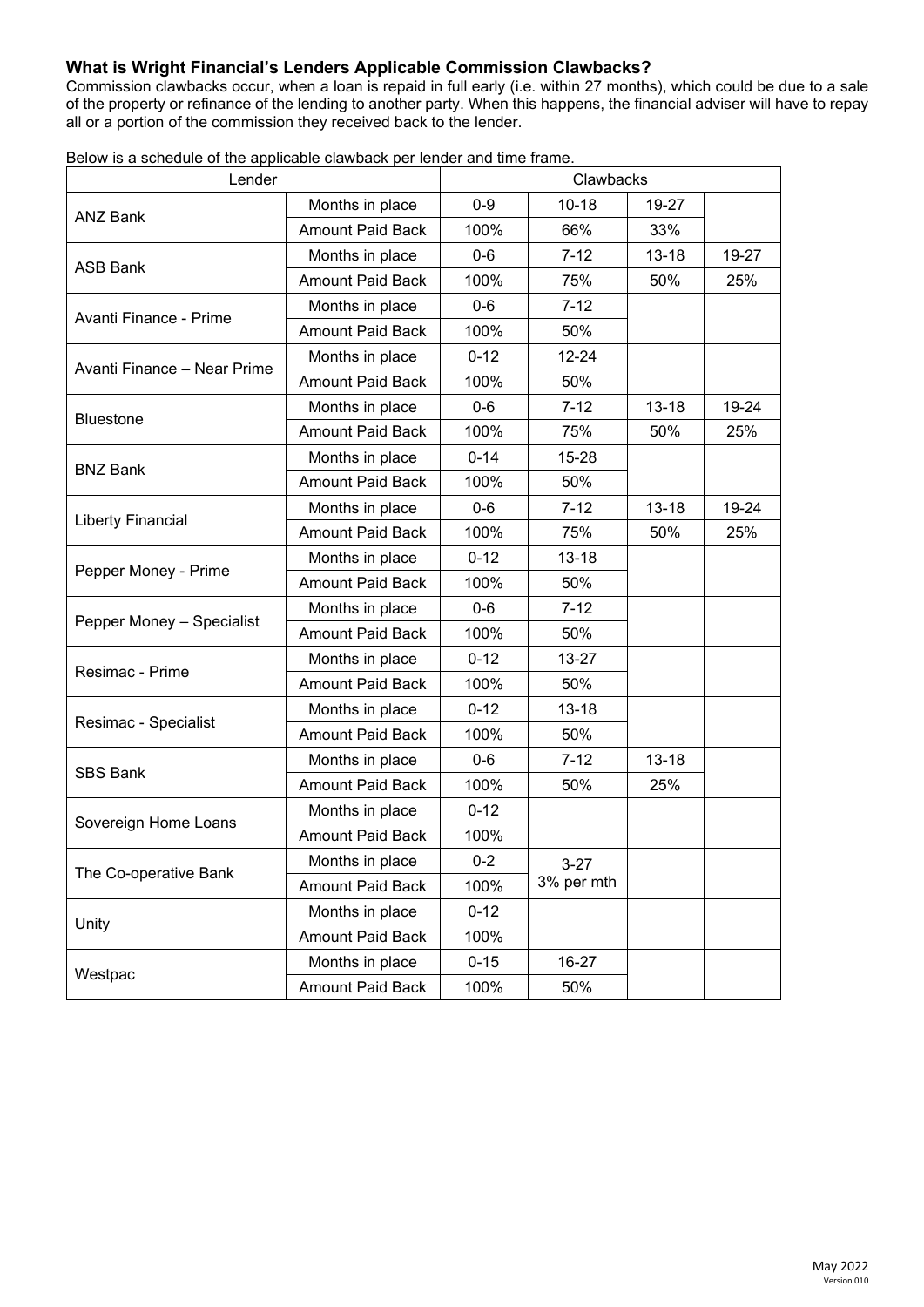## **What is Wright Financial's Advisers paid for arranging the Insurance?**

The following insurers pay our financial advisers the following commission percentages, which is based on the annual policy premium at the time you take the cover out. Your financial adviser will explain exactly how much this in dollar terms once they have identified the insurer and products that best suit your needs and circumstances.

Upfront commission is paid approximately with a week the policy is issued, with trail commission being paid monthly in arrears typically one year after the policy was initially issued. Most insurers are flexible and enable the adviser to select the commission type, i.e. a financial adviser can select a smaller upfront amount with an amount of trail or select the larger upfront amount with less trail.

| <b>Insurer</b>       | Product Type                                | Upfront<br>Commission %<br>based on annual<br>Premium | <b>Annual Trail</b><br>Commission %<br>based on annual<br>Premium |
|----------------------|---------------------------------------------|-------------------------------------------------------|-------------------------------------------------------------------|
| AIA                  | Rate for Age Premium, Life, Trauma, IP, TPD | 200%                                                  | 7.5%                                                              |
| AIA                  | Level Premium, Life, Trauma, IP, TPD Cover  | 150%                                                  | 3.0%                                                              |
| AIA                  | Health Cover as a Standalone Cover          | 30%                                                   | 20.0%                                                             |
| AIA.                 | Health Cover taken with Life Cover          | 130%                                                  | 7.5%                                                              |
| Asteron              | Rate for Age & Level, Life, Trauma, IP, TPD | 190%                                                  | $5\% - 10\%$                                                      |
| Cigna                | Rate for Age, Life, Trauma, TPD Cover       | 230%                                                  | 7.5%                                                              |
| Cigna                | Level Life, Trauma, TPD Cover               | 190%                                                  | 15.0%                                                             |
| Cigna                | Income Protection Cover                     | 170%                                                  | 7.5%                                                              |
| <b>Fidelity Life</b> | All Life, Trauma, IP & TPD Cover            | 240%                                                  | 10.00%                                                            |
| Nib                  | Ultimate Health / Max & Easy Health Cover   | 140%                                                  | 5.0%                                                              |
| Partners Life        | All Life, Trauma, IP & TPD Cover            | 100%                                                  | 10.0%                                                             |
| Partners Life        | <b>Health Cover</b>                         | 100%                                                  | 7.5%                                                              |
| Southern<br>Cross    | <b>Wellbeing One and Two Cover</b>          | 30%                                                   | \$138 Per<br>Member                                               |

## **What are Wright Financial's Insurers applicable Commission Clawbacks?**

Commission clawbacks generally occur, when a policy is cancelled within 24 months, which could be due to a change in your circumstances or your choice of provider. When this happens, the financial adviser will have to repay all or a portion of the commission they have received back to the insurer. Below is a schedule of the applicable clawback per insurer and time frame.

| <b>Insurer</b>        |                         | Clawbacks (Months) |               |           |  |
|-----------------------|-------------------------|--------------------|---------------|-----------|--|
| AIA                   | Months in place         | $0 - 12$           | $12 - 18$     | $18 - 24$ |  |
|                       | <b>Amount Paid Back</b> | 100%               | 50%           | 25%       |  |
| Asteron Life          | Months in place         | $0 - 12$           | $12 - 24$     |           |  |
|                       | Amount Paid Back        | 100%               | 50%           |           |  |
|                       | Months in place         | $0 - 8$            | $9 - 16$      | 17 - 24   |  |
| Cigna                 | <b>Amount Paid Back</b> | 100%               | 66%           | 33%       |  |
| <b>Fidelity Life</b>  | Months in place         | $0 - 4$            | $5 - 12$      | $13 - 24$ |  |
|                       | <b>Amount Paid Back</b> | 100%               | $95\% - 65\%$ | 60% - 0%  |  |
| <b>Nib</b>            | Months in place         | $0 - 24$           |               |           |  |
|                       | <b>Amount Paid Back</b> | 100%               |               |           |  |
| Partners Life         | Months in place         | $0 - 24$           |               |           |  |
|                       | <b>Amount Paid Back</b> | 100%               |               |           |  |
| <b>Southern Cross</b> | Months in place         | $0 - 12$           |               |           |  |
|                       | <b>Amount Paid Back</b> | 100%               |               |           |  |